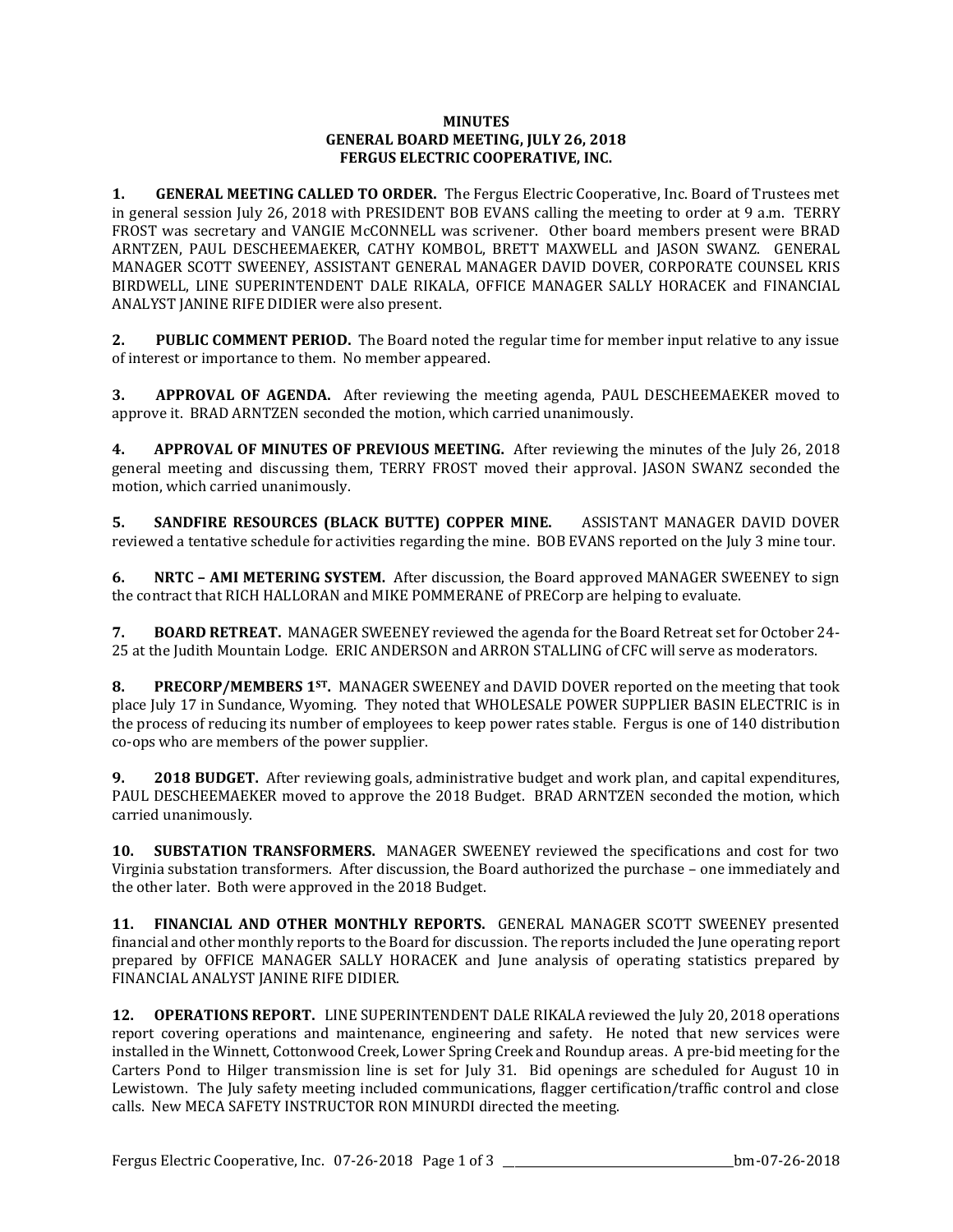**13. TRUCK GARAGE.** LINE SUPERINTENDENT DALE RIKALA reviewed progress on the truck garage construction just north of Fergus Electric's headquarters. The facility is self-financed.

**14. POWER OUTAGE REPORT.** MANAGER SWEENEY and the Board reviewed a report prepared by VANGIE McCONNELL covering power interruptions for January through June.

**15. REPORT OF CORPORATE COUNSEL.** CORPORATE COUNSEL KRIS BIRDWELL reviewed items of importance to the Board.

**16. BOARD POLICIES.** The following board policies were reviewed and no changes were made: Policy 111.0 – Trustee Duties and Standards of Conduct, Policy 248.0 – Procurement of Conflict of Interest, Policy 249.0 – Parental Leave, and Policy 250.0 – Luck of the Draw.

**17. RATE CODE 1012 – NET METERED SINGLE-PHASE SERVICE FOR SERVICES LESS THAN 400 AMPS.** BRAD ARNTZEN moved to approve changes to Board Policy 513.0 – Net Metered Single-Phase Service Rate Code 1012 for Services Less than 400 AMP. CATHY KOMBOL seconded the motion, which carried unanimously. A copy of the amended rate schedule is attached.

**18. RATE CODE 1014 – NET METERED SINGLE-PHASE SERVICE FOR SERVICES 400 AMP AND LARGER.**  JASON SWANZ moved to approve changes to Board Policy 513.1 – Net Metered Single-Phase Service Rate Code 1014 for Services 400 AMP and Larger (CT Metered). TERRY FROST seconded the motion, which carried unanimously. A copy of the amended rate schedule is attached.

**19. MECA BOARD MEETING.** TERRY FROST, Fergus Electric's representative on the MECA Board, reported on the July 10-11 meeting in Billings. PAUL DESCHEEMAEKER, CATHY KOMBOL and DAVID DOVER also attended. NRECA PRESIDENT PHIL CARSON spoke to the group encouraging attendees to be active in sharing the co-op message with political candidates. An NRECA representative reviewed the International Program.

**20. ESTATE CAPITAL CREDITS.** The Board reviewed the July 2018 estate capital credit retirements of \$7,754.15 prepared by SUSAN HINKLEY. PAUL DESCHEEMAEKER moved to affirm the retirements and CATHY KOMBOL seconded the motion, which carried unanimously.

**21. SECOND QUARTER WRITE-OFFS.** TERRY FROST moved to approve writing off \$3,838.45 in bad debt and to continue with collection procedures as outlined in Board Policy. PAUL DESCHEEMAEKER seconded the motion, which carried unanimously.

**22. DELINQUENT ACCOUNTS/NEW MEMBERS LIST.** The Board reviewed the delinquent accounts showing those that were paid in full and those that were still owing. A list of new members was also reviewed.

**23. NRECA REGION 9, ANCHORAGE.** After a short discussion, JASON SWANZ nominated BRAD ARNTZEN as voting delegate to the Sept. 25-27 Region 9 meeting in Anchorage, Alaska. PAUL DESCHEEMAEKER seconded the motion which carried unanimously.

**24. MECA BOARD REPRESENTATIVE AND ALTERNATE.** PAUL DESCHEEMAEKER moved to appoint TERRY FROST as Fergus Electric's representative on the MECA Board and CATHY KOMBOL as the alternate. JASON SWANZ seconded the motion, which passed unanimously.

**25. MECA ANNUAL MEETING VOTING DELEGATE AND ALTERNATE.** BRETT MAXWELL moved to appoint BOB EVANS as voting delegate to the MECA Annual Meeting in Great Falls October 1-4 and JASON SWANZ as alternate delegate. PAUL DESCHEEMAEKER seconded the motion which carried unanimously.

**26. BARBECUE.** After discussion, the Board agreed to sponsor an employee barbecue after the August 30 board meeting.